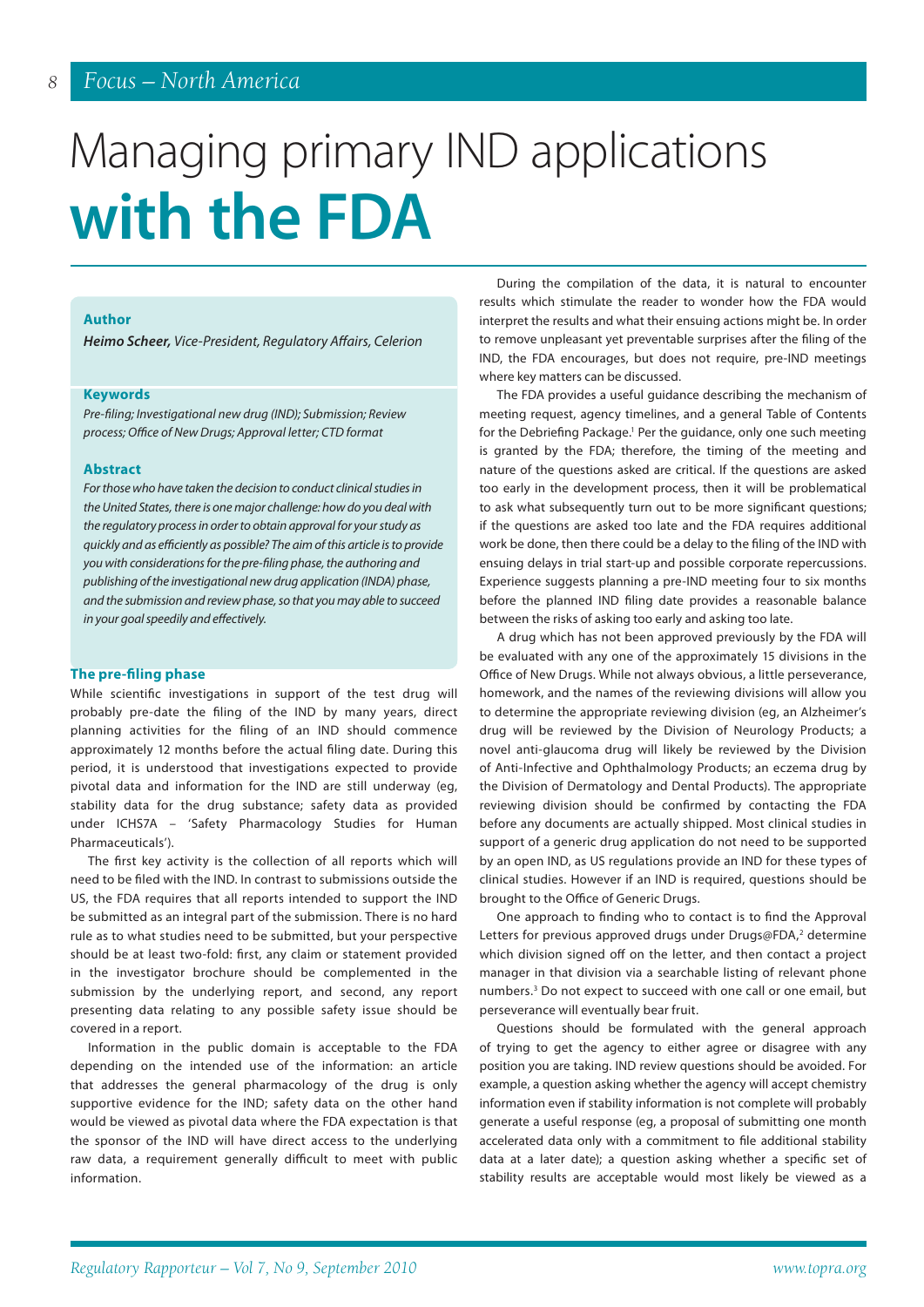*9*

| Table 1: Mapping of traditional IND, IND in CTD format, and CTA (EU)                                                           |                                                                                         |                                                            |
|--------------------------------------------------------------------------------------------------------------------------------|-----------------------------------------------------------------------------------------|------------------------------------------------------------|
| <b>Traditional IND</b><br>(Title)                                                                                              | <b>IND in CTD format*</b><br><b>Module No (Title)</b>                                   | CTA (EU)                                                   |
| Item 1<br>(Form 1FDA-1571)                                                                                                     | 1.1<br>(Application Forms)                                                              | <b>EudraCT Application Form</b>                            |
| Item <sub>2</sub><br>(Table of Contents)                                                                                       | 1.1<br>(Table of Contents)                                                              | Section J                                                  |
| Item <sub>3</sub><br>(Introduction)                                                                                            | 2.5<br>(Clinical Overview)                                                              | n/a                                                        |
| Item <sub>4</sub><br>(General Investigational Plan)                                                                            | 1.13.9<br>(General Investigational Plan)                                                | n/a                                                        |
| Item 5<br>(Investigator's Brochure)                                                                                            | 1.14.4.1<br>(Investigator's Brochure)                                                   | Investigator's Brochure                                    |
| Item 6<br>(Protocol)                                                                                                           | 5.3<br>(Specific Study)                                                                 | Protocol                                                   |
| Item <sub>7</sub><br>(Chemistry, Manufacturing, and Control Information)                                                       | 3.2.S; 3.2.P<br>(Quality)                                                               | <b>Investigational Medicinal</b><br><b>Product Dossier</b> |
| Item 8<br>(Pharmacology and Toxicology Information)                                                                            | 2.4, 2.6<br>(Nonclinical Overview; Nonclinical Written and<br><b>Tabular Summaries)</b> | n/a                                                        |
| Item 9<br>(Previous Human Experience)                                                                                          | 2.5, 2.7<br>(Clinical Overview; Clinical Summary)                                       | <b>Active Trials</b>                                       |
| *http://www.fda.gov/downloads/Drugs/DevelopmentApprovalProcess/FormsSubmissionRequirements/ElectronicSubmissions/UCM163175.pdf |                                                                                         |                                                            |

reviewing question for which you will not be provided an answer in a pre-IND meeting.

Pre-IND meetings can be held either as face-to-face meetings or by teleconference. Disappointment should not reign if only a teleconference is granted or if no meeting is granted at all. A good debriefing package will often result in a written response from the FDA answering all questions satisfactorily, thereby obviating the need for a meeting. A teleconference is easier to schedule, manage, less costly, and generally just as effective as face-to-face meeting. A distinct advantage of a teleconference over a face-to-face meeting is provided by the option that the FDA reviewing team or the sponsor can mute the phone, come to an internal consensus, and then provide immediate feedback on the question. Do not be surprised if the FDA team are on mute for 10-15 minutes before they respond. The only message to be read into a longer mute is that the FDA is taking the necessary time to arrive at a consensus which they can convey immediately over the phone.

Official meeting minutes will be provided by the FDA as soon as possible after the meeting (generally within 5-8 working days). Nevertheless, submission of the sponsor's version of the minutes will be accepted by the FDA and, if supplied within a day or two of the meeting, should help to avoid any misunderstandings.

The principal aim of the pre-IND meeting is to avoid any judgements by the FDA which would preclude the conduct of the clinical trail, or might result in a clinical hold on review of the IND. By

familiarising the FDA with your drug and your intended clinical plans, you are trying to ensure a clear path to the clearance of your IND with as few surprises as possible.

#### **IND format**

The format of an IND can take multiple shapes: from a submission in eCTD format to a paper submission in traditional format or a mixture thereof can be acceptable. The granularity of traditional format is guided by 21CFR312.23(a)-(f)4 and consists of eight principal sections (termed "Items" 1-8) which need to be authored for IND. Item 1 (Cover letter; FDA Form 1571), Item 2 (Table of Contents), Item 3 (Introductory Statement), and Item 4 (General Investigational Plan), are unique to an IND. Item 5 (Investigator's Brochure), Item 6 (Protocol), Item 7 (Chemistry, Manufacturing, and Control [CMC] Information) and Item 8 (Pharmacology and Toxicology Information) can be reused in other regulatory submissions if appropriately structured. A common hybrid IND submission type presents Item 7 in CTD granularity under 3.2.S for Drug Substance and 3.2.P for Drug Product.

In addition to providing the FDA reviewer with a document which is easy to navigate, the advantage to the sponsor is forward-looking: Item 7 in CTD format can easily be updated and maintained in a format which is in essence "NDA-ready". If the traditional format of providing CMC information in a narrative as deemed appropriate by the sponsor at the time of initial IND filing is followed, then incorporation of the multiple CMC updates to Item 7 over the years may prove particularly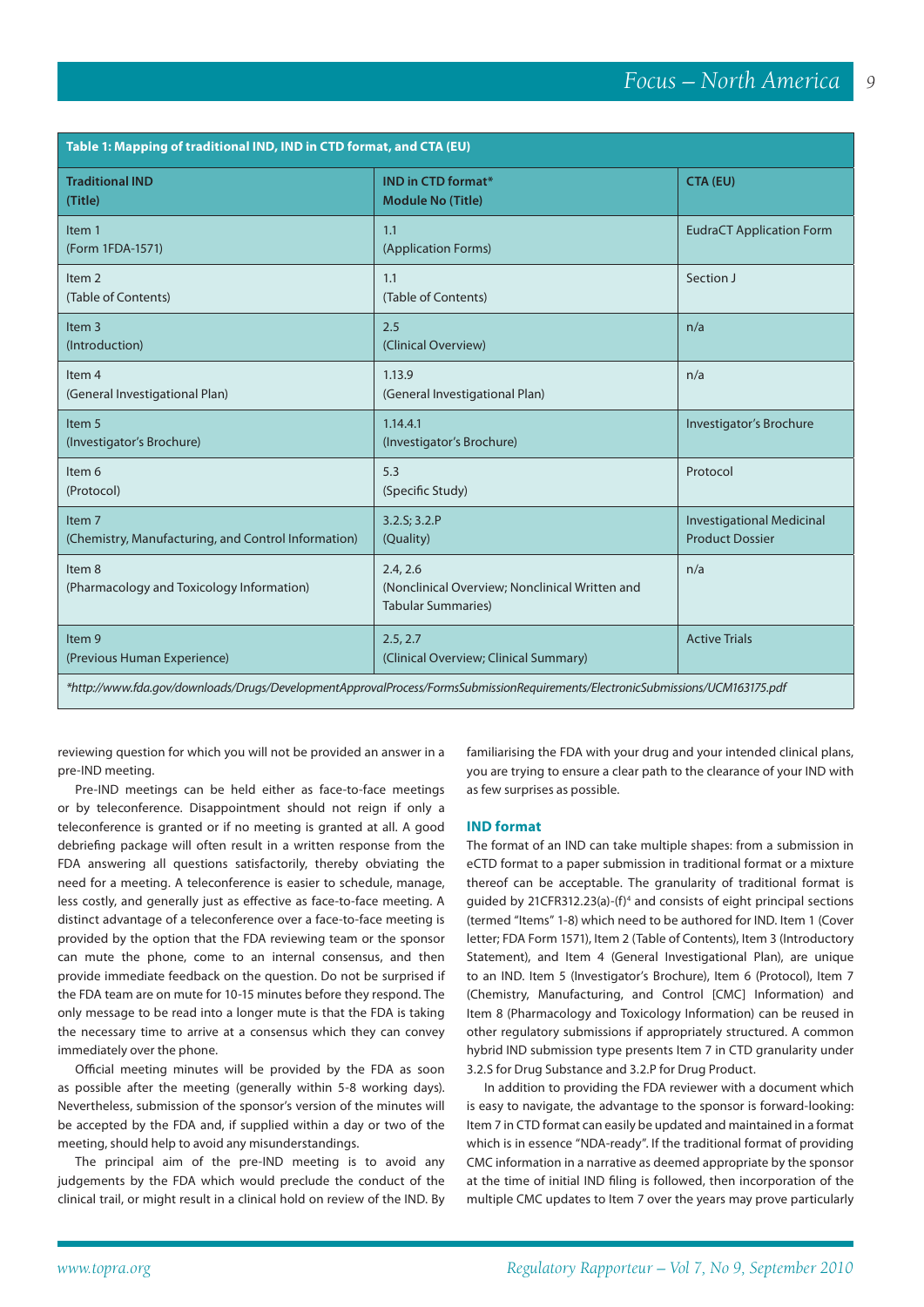challenging at NDA time. Individual CMC reports need not be provided for the reviewer as long as key raw data are provided within Item 7 (eg, HPLC tracings showing impurities). While Item 8 can also be prepared in CTD granularity as provided under Module 2.6 'Content of Nonclinical Written and Tabulated Summaries', the paucity of the information available at this time can render Item 8 more difficult for the reviewer to navigate and understand than the traditional format. A high-level mapping of a traditional IND to a CTD-formatted IND as well as Clinical Trial Application (CTA) in the EU is provided in Table 1.

Whichever format is chosen to present the data and information, consideration should be given to present the data in the most concise form for ease of review. As an IND comes with the supporting reports, reviewers seeking details will go to the reports and render their own conclusion.

From a publication perspective, three copies of the primary IND application are submitted in off-size, special FDA folders coloured red (archival), green, and orange. These folders can be ordered from a number of specialty suppliers. All volumes should be appropriately tabbed to ensure smooth and easy navigation by all reviewers.

If the sponsor chooses to submit the IND electronically in eCTD format but has never done so before, then submitting a sample IND to the FDA is highly recommended. The eIND will not be reviewed for content; rather the IND will be reviewed from a technical perspective only to ensure that the submission meets FDA electronic specifications and requirements.<sup>5</sup> All documents should be provided with a referenced xml backbone, in a readable pdf format, bookmarked, and appropriately hyperlinked. Failure to submit your eIND without adherence to these electronic requirements could result in significant delays to the IND review.

#### **Submission process**

Whether a pre-IND meeting has been held or not, an email or phone call to the FDA project manager about one month prior to submission data is strongly advised. The FDA does not have a group dedicated to reviewing clinical trial applications; essentially the same staff who review NDAs and post-approval supplements are charged with reviewing INDs. As a consequence, the project manager has to coordinate and prioritise multiple reviews among the various clinical pharmacology, toxicology, medical, chemistry, and possibly statistics reviewers with the Division Director signing off on the approval. Simply submitting your IND should not impede the agency's statutory requirement of a 30-day review, but a surprise submission will not help with building your relationship with the project manager. As INDs require continual updating and management even if the research activity is outside the US, with the filing of an IND you have entered into a long-term relationship that will include at least some of the same personnel up to and, with any luck, beyond the approved NDA for your drug.

#### **Review process**

Once the required three copies of the IND have been submitted, expect a call or an email from the project manager for additional copies. The project manager may ask for one additional copy or for twenty additional copies. Hopefully the reviewer will limit additional desk copies without the supporting study reports, but abiding by FDA requests for additional copies is highly advised. An official acknowledgement letter with the assigned IND number is commonly received within two weeks of submission.

Questions and specific requests from the project manager may come during Weeks 3 and 4; similarly you may be alerted to exactly when the IND reviewing team will be gathering as a group and you may be asked to be ready to discuss matters with the reviewers. This meeting typically occurs around Day 28 or 29 of the 30-day review cycle. But you also have to be ready to receive an unannounced phone call at this time where the Division Director or the director's representative will inform you of the division's decision. Generally, this teleconference is not a time for negotiations; a decision has been made by the reviewing team, and the sponsor will have to abide by that decision.

The comments to the IND come in two categories. The first category will be forward-looking comments and recommendations intended to help the submitted protocol and beyond for consideration by the sponsor. The second category consists of comments which are "Clinical Hold" issues that, unless you agree to make changes right on the call, the FDA will inform you that your study cannot be conducted. An example would be a required protocol modification affecting your inclusion/exclusion criteria.

The FDA may also have "Partial Clinical Hold" requirements where the clinical study can proceed but not to the full extent as proposed in the IND. An example here would be that the agency will allow the low doses of a single, ascending dose study to proceed but will not allow higher doses to be used until further information is provided. A protocol amendment of either type does not necessarily delay your dosing date: file a protocol amended as per the FDA requests to the IND, and the protocol has immediate regulatory approval – there is no 30-day wait period for protocols filed to an approved IND. There is no official approval in writing from the FDA indicating the clinical study may proceed; therefore, an approved IND has no real meaning, resulting in the more common terminology of an "open" IND.

Even if there is no approval letter, the FDA will issue a written summary of the suggestions, comments, and requirements for the study to proceed within the next 4-7 working days. In cases of full or partial clinical hold, the FDA will provide their limitations as well as recommendations as to what the sponsor should do so that the hold may be lifted. The guiding regulations to clinical holds provided under 21CFR312.42 provide useful details on the timelines and requirements for managing clinical holds.6

#### **Foreign data**

The FDA is not likely to provide comments to non-clinical or manufacturing data simply on account of their foreign provenance. Other than the requirement that there be an open IND, there are generally no additional barriers to the importation of a drug intended for clinical investigations.

The situation can be somewhat different for clinical data where there are specific regulatory requirements which must be met. The requirements include that the study be conducted according to good clinical practices, which is loosely defined as a study following standards in the design, conduct, and reporting so that the agency has assurance that the reported results are credible and accurate. Review and approval by an Independent Ethics Committee and appropriate consenting of trial subjects should be considered of critical importance.

The acceptance of the foreign data will also be driven by the clinical protocol the foreign data are expected to support. The same foreign data set may be viewed differently if the proposed protocol